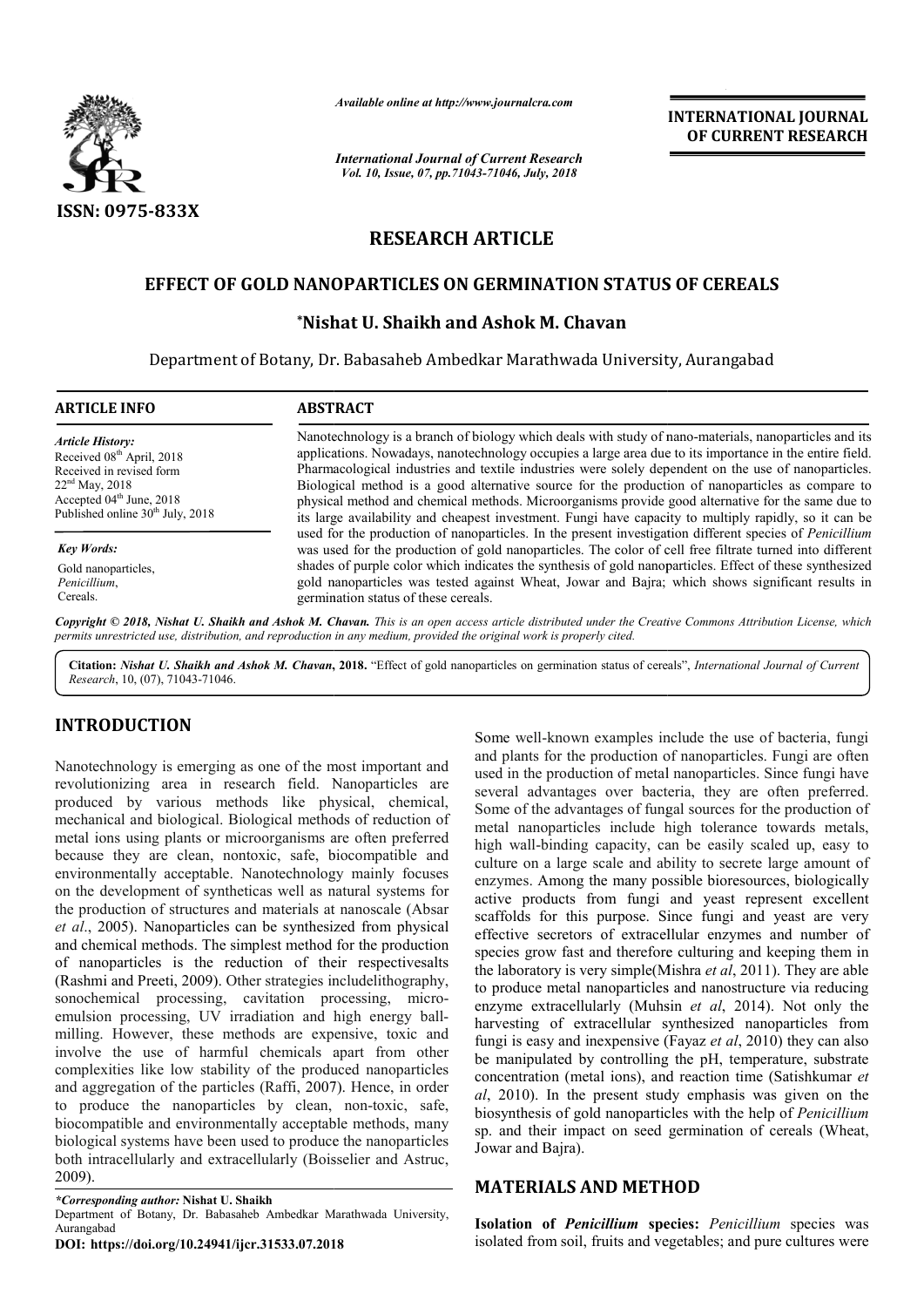maintained on potato dextrose agar (PDA) medium at  $27^{\circ}$ C. The isolated fungi were identified by using morphological characterization with the help of standard manuals.

**Production of biomass:** *Penicilliumbilaiae, P.chrysogenum, P. citranum, P.digitatum, P. expansum, P.funiculosum, P.islandicum, P. notatum, P. rubrum*and *P. verruculosum*was grown in glucose nitrate broth medium (GNB) for biomass production. The individual flasks were incubated with spore suspension of fungi on shaker at  $28^{\circ}$ C for 3 days. Harvesting of biomass was carried out with the help of what man filter paper no.1 and washed with distilled water to remove any in gradient of the medium. Then this biomass were transferred in separate flask containing 100ml of double distilled water and incubated for 2 days. This biomass was again filtered through what man filter paper no.1 and cell free filtrate was kept for the further experiments.

**Biosynthesis of Gold nanoparticles:** Gold nanoparticles was synthesized by using  $1mM$  solution of  $HAuCl<sub>4</sub>$  and cell free filtrate in 1:1 propertion i.e. 20ml of 1mM solution of HAuCl4 and 20ml cell free filtrate in 250 ml Erlenmeyer flask and incubated at  $28^{\circ}$ C for 24hrs in dark. HAuCl<sub>4</sub> solution was used as control.

**Characterization of Gold nanoparticles:** Visual analysis and UV- visible spectrophotometer were used for qualitative testing for gold nanoparticles. 1ml sample was taken and absorbance were recorded at 300-650nm.

**Seed germination assay on cereals:** Fresh seeds of cereals (Wheat, Jowar and Bajra) were taken in separate petriplates. Seeds were soaked in gold nanoparticles synthesized by *Penicillium* species separately for 1 hr.

Control seeds were soaked in distilled water. All the treated and control seeds were transferred in humidity chamber for germination and germination was recorded after 2 days. Effect on root and shoot length was also count after 5 days.

## **RESULTS AND DISCUSSION**

**Visual analysis:** It is the preliminary test for the biosynthesis of gold nanoparticles from cell free filtrate of different *Penicillium* species. After the adding of chloroauric acid into the cell free filtrate, the color of the solutions gets changed into different shades of purple color. Which clearly indicate the synthesis of gold nanoparticles.

**UV- Spectrophotometer analysis:** Cell free filtrate and biosynthesized nanoparticles were monitored on UVspectrophotometer. No peak formation was recorded in cell free filtrate of all the selected species of *Penicillium.* While in the solution of cell free filtrate and chloroauric acid a strong peak was formed at 450 nm; which indicates the synthesis of gold nanoparticles.

**Seed germination assay:** Seed germination assay was carried out by testing the cereals seeds against biosynthesized gold nanoparticles. From the table 1 it was clear that seed germination was increased in gold nanoparticles treated seeds of Wheat, Jowar and Bajra as compare to control seeds. Maximum seed germination was recorded in Jowar seeds followed by Wheat and Bajra by the action of these gold nanoparticles.

**Effect of gold nanoparticles on seedlings:** Gold nanoparticles also showed significant results on seedlings of Wheat, Jowar and Bajra.

#### **Effect of Gold nanoparticles on Germination status of different cereal**

| Sr.No.   | Name of fungi           | Different Cereal Seed |       |       |  |  |
|----------|-------------------------|-----------------------|-------|-------|--|--|
|          |                         | Jowar                 | Bajra | Wheat |  |  |
|          | Penicilliumbilaiae      | 10                    | 10    | 09    |  |  |
|          | Penicilliumchrysogenum  | 09                    | 09    | 10    |  |  |
|          | Penicilliumcitranum     | 10                    | 09    | 09    |  |  |
|          | Penicilliumdigitatum    | 09                    | 09    | 10    |  |  |
| 5)       | Penicilliumexpansum     | 09                    | 10    | 10    |  |  |
| $\omega$ | Penicilliumfuniculosum  | 09                    | 10    | 09    |  |  |
|          | Penicilliumislandicum   | 10                    | 08    | 09    |  |  |
| 81       | Penicilliumnotatum      | 10                    | 09    |       |  |  |
| 9)       | Penicilliumrubrum       | 10                    | 10    | 10    |  |  |
| 10)      | Penicilliumverruculosum | 09                    | 09    | 10    |  |  |
| C)       | Control                 | 09                    | 08    | 09    |  |  |

**Effect of Gold nanoparticles on root & shoot length of different cereals**

| Sr.No. | Name of fungi           |       | Different Cereals (In cm) |       |       |       |              |  |  |  |
|--------|-------------------------|-------|---------------------------|-------|-------|-------|--------------|--|--|--|
|        |                         | Jowar |                           | Bajra |       | Wheat |              |  |  |  |
|        |                         | Root  | <b>Shoot</b>              | Root  | Shoot | Root  | <b>Shoot</b> |  |  |  |
|        | Penicilliumbilaiae      | 5.2   | 2.2                       | 5.1   | 2.0   | 5.0   | 1.8          |  |  |  |
| 2)     | Penicilliumchrysogenum  | 5.4   | 2.3                       | 5.3   | 2.3   | 5.4   | 1.9          |  |  |  |
| 3)     | Penicilliumcitranum     | 4.9   | 2.0                       | 5.1   | 2.0   | 5.3   | 1.9          |  |  |  |
| 4)     | Penicilliumdigitatum    | 5.0   | 2.2                       | 5.0   | 2.0   | 5.0   | 1.6          |  |  |  |
| 5)     | Penicilliumexpansum     | 5.2   | 2.1                       | 4.9   | 1.9   | 4.9   | -<br>1. .    |  |  |  |
| 6)     | Penicilliumfuniculosum  | 4.8   | 1.9                       | 5.2   | 2.1   | 4.8   | 1.9          |  |  |  |
|        | Penicilliumislandicum   | 5.1   | 2.1                       | 5.3   | 2.2   | 5.1   | 2.0          |  |  |  |
| 8)     | Penicilliumnotatum      | 5.5   | 2.4                       | 4.8   | 1.9   | 5.0   | -7<br>1.,    |  |  |  |
| 9)     | Penicilliumrubrum       | 4.9   | 2.0                       | 5.0   | 2.1   | 4.8   | 2.0          |  |  |  |
| 10)    | Penicilliumverruculosum | 4.8   | 2.0                       | 5.0   | 1.8   | 4.9   | 1.,          |  |  |  |
| C)     | Control                 | 4.8   | 2.1                       | 4.9   | 1.8   | 4.8   | 1.5          |  |  |  |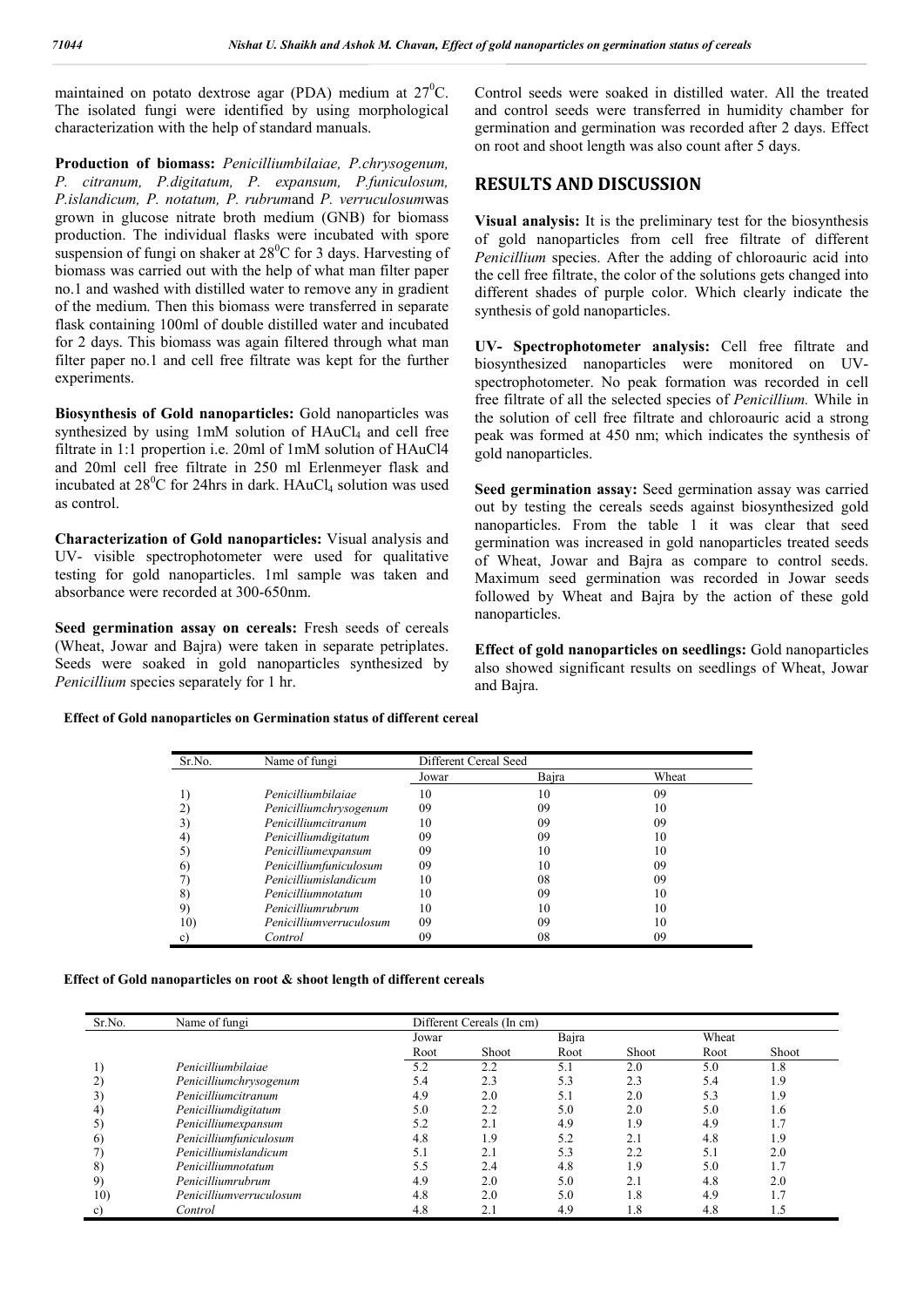## Effect of gold nanoparticles on germination of seeds



Penicillium expansum Penicillium bilaiae Penicillium chrysogenum Penicillium citrinum Penicillium digitatum

Contro





a. Penicillium bilaiae, b. Penicillium chrysogenum, c. Penicillium citrinum, d. Penicillium digitatum, e. Penicillium expansum f. Penicillium funiculosum, g. Penicillium islandicum, h. Penicillium notatum, i. Penicillium rubrum, j. Penicillium verreculosum

In treated seeds root and shoot length of seedlings was increased as compare to control from table 2. Maximum root length was recorded in Jowar seeds by the action of gold nanoparticles of *Penicilliumnotatum*(5.5 cm).

### **Conclusion**

The present study conclude that the biosynthesis of gold nanoparticles from different *Penicillium* species by using 1mM chloroauric acid solution. The synthesized gold nanoparticles shows maximum absorption peak at 450nm and these gold nanoparticles helped to increase the seed germination in Wheat, Jowar and Bajra.

#### **Acknowledgement**

We are very much thankful to HOD, Department of Botany, Dr. Babasaheb Ambedkar Marathwada University, Aurangabad for providing all the research facilities.

### **REFERENCES**

Absar A., Satyajyoti S., Khan M I., Rajiv K. and Sastry M. 2005. *J. Biomed. Nanotechnnol.***1** 47

- Boisselier, E. and Astruc, D. 2009. *Chem. Soc. Rev.* **38** 1759.
- Fayaz, AM., Balaji, K., Girilal, M., Yadav, R., Kalaichelvan, PT., Venketesan, R. 2010. Biogenic synthesis of silver